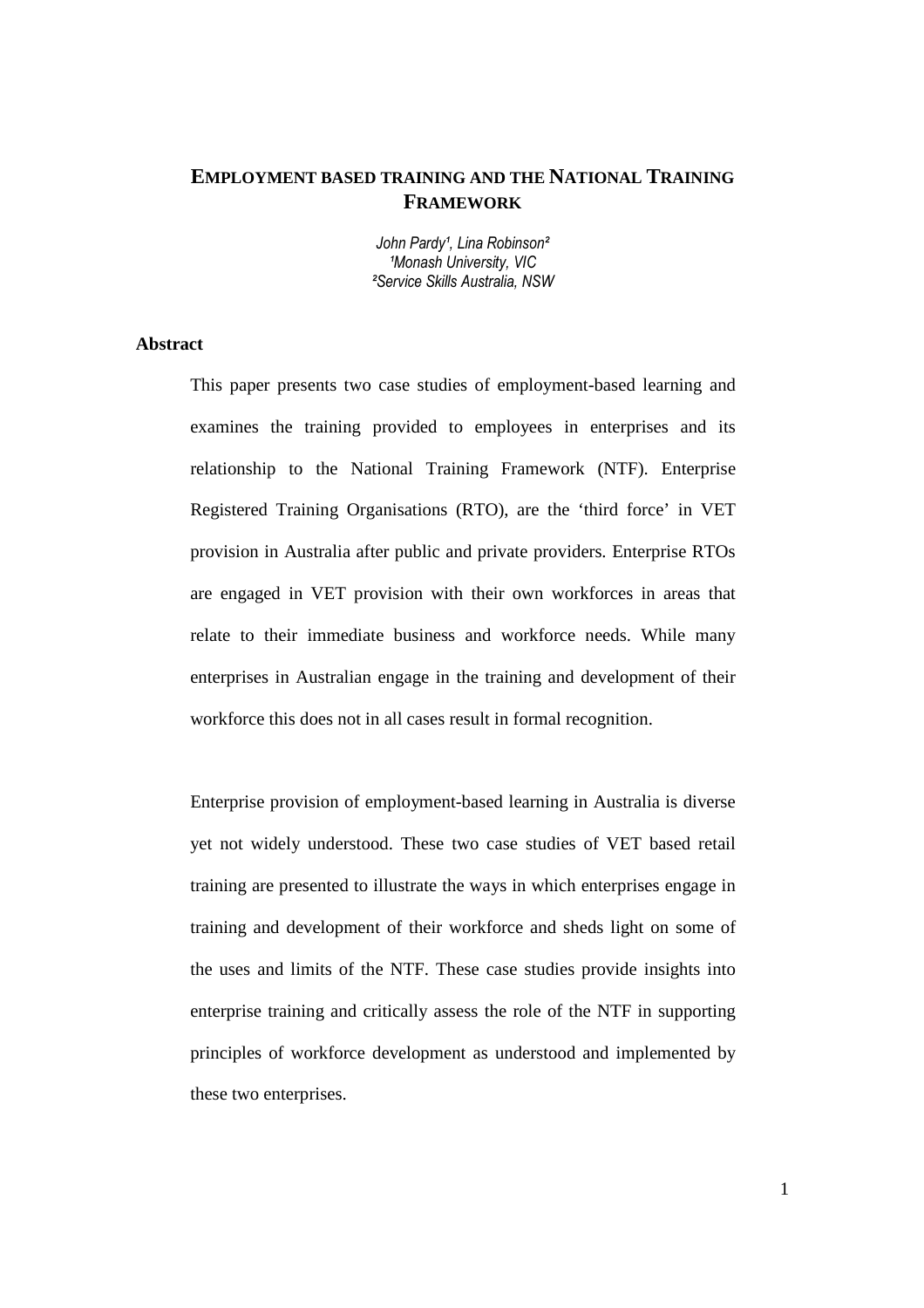# **Introduction**

Despite the policy intentions of the National Training Framework (NTF), research has shown variously that training, assessment, competency and qualification completion, and licensing arrangements remain fragmented activities, with jurisdictional variations still inhibiting portability within a supposedly national training system using Training Packages (Australian Industry Group, 2005). National consistency has been an important organising principle in the successive waves of VET reform in Australia for close to three decades. Achieving national consistency was a cornerstone objective in the development and implementation of national industry Training Packages (Schofield and McDonald, 2004). Training Packages together with the quality assurance regime, the Australian Quality Training Framework (AQTF) make up the NTF. The implementation of national industry Training Packages sought to harmonise disparate jurisdictional and vocational/industry based qualifications that had previously characterised the system. The introduction of the quality assurance system in the first instance emphasised a 'compliance' agenda and has more recently become focused on 'continuous improvement'.

In times of rapid social and economic transformation the increasing complexities of social life and globalised economic arrangements place new and unforeseen pressures on the Australian national training system. Businesses today are seeking out employees who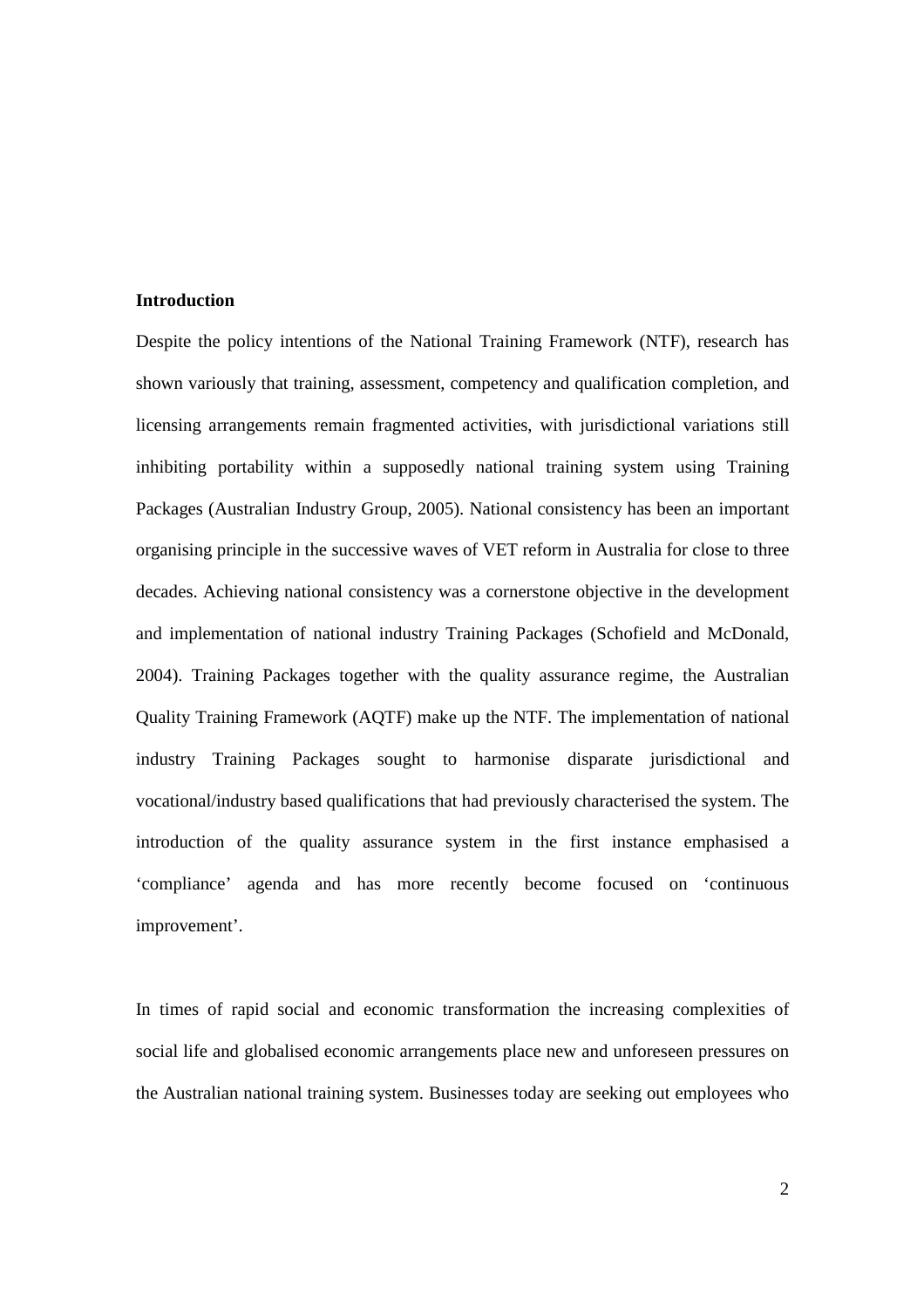possess employability skills, those broad based generic capabilities useful to workplace participation that can be effectively deployed for the purposes of ensuring productive organisations and enterprises (Smith and Comyn, 2003; Australian Chamber of Commerce and Industry and Business Council of Australia, 2002). Technical and industry specific skills are becoming a second order requirement according to the two sources who provided the information for the case studies in this paper. Employers' quest for talent rests on attracting the 'right' people. Employers want 'self-starters', employees able to work independently and who can positively contribute to the enterprise bottom line. Enterprises and businesses routinely induct employees into their organisations by providing education and training in the enterprises approaches to business and their respective culture (Enterprise Registered Training Organisation Association, 2009).

The case studies presented in this paper show how two enterprises manage the training and development of their respective workforces through considered approaches to employment based learning that are connected with the companies strategic and business goals and missions. The approaches as outlined in the case studies presented her underline a further fragmentation of the NTF. Jurisdictional differences have been variously documented in the 'curse of federation' discourse where national consistency is undone through state and territory processes that seek to accommodate local differences (Ryan, 2007). The diverse education and skill development needs and approaches of different business and enterprises bring their own pressures upon a NTF that rigidly prescribes consistency and a systemic harmonisation of qualifications.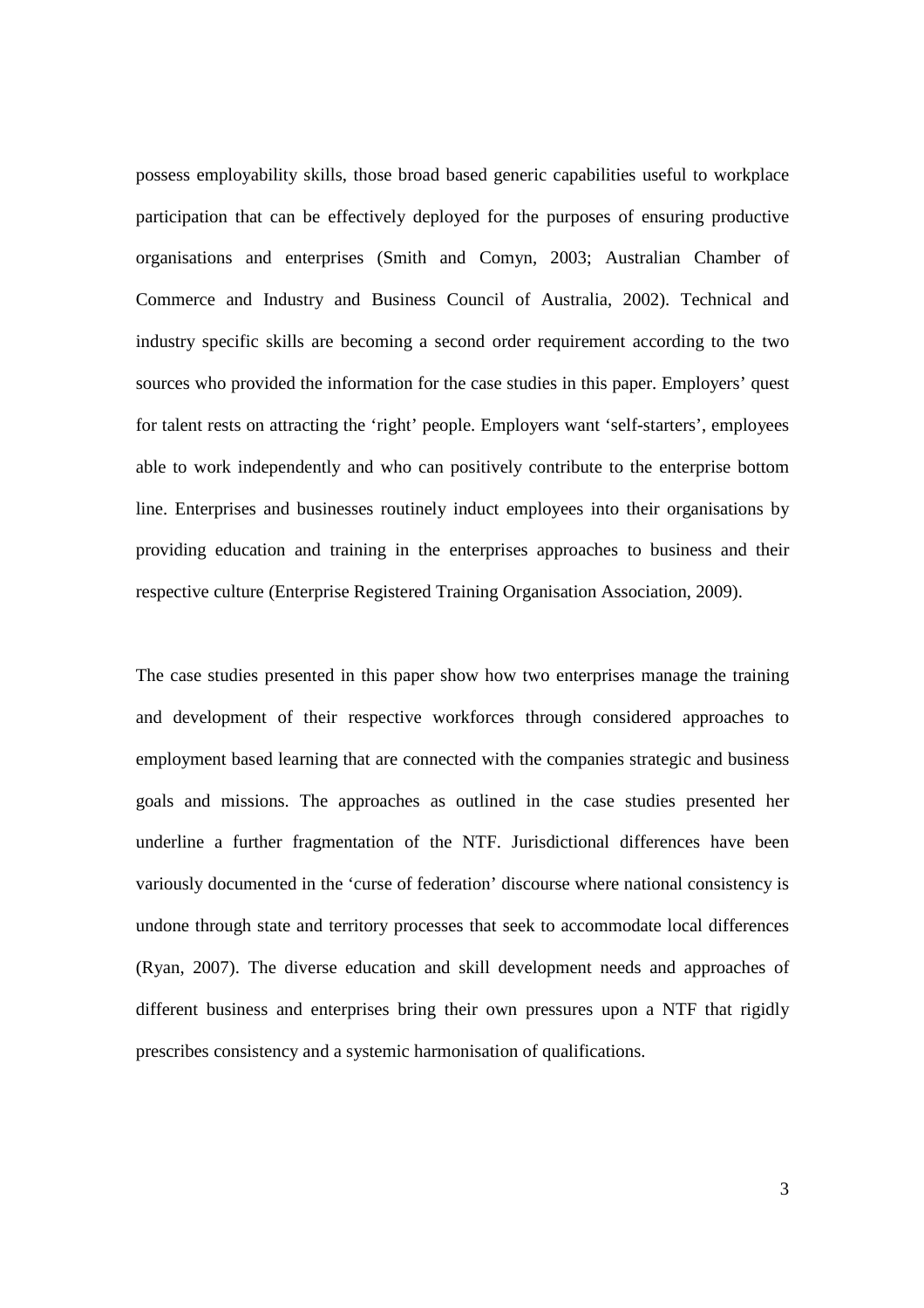### **Employment-based training and Enterprise Registered Training Organisations**

Employment-based training as the name suggests comprises employees learning at work. It has been suggested that the key features of employment-based training involve learners as employees of a company who are paid a wage (Choy, Bowman, Billet, Wignall and Haukka, 2008). Employees as learners are engaged through employment contracts and conditions that involve structured learning in the workplace or in an educational and training setting. Employment based training also involves a formal expectation of participation in training which is a conditionally binding agreement where it is the responsibility of the employer, to provide structured workforce development opportunities to the employee/learner.

Apprenticeships are the most commonly recognised experience and expression of employment based training. As societies and economies have changed and evolved so to have patterns of employment-based training. Apprentices in the classical sense of the manual trades (plumbing, carpentry, automotive electricians,) and domestic crafts and sciences (hairdressing, cookery) are indentured over a protracted period of usually three or four years. Employment based training has expanded through the NTF into areas and fields where there was previously little if any opportunities for employment-based training and skill development (Schofield and McDonald, 2004). This expansion can be understood as a factor in the intensification of work and the increased competition that characterises the changing occupational structures associated with global economic activity. The emergence in Australia of a national training market has affected the growth of employment related learning (Anderson, 2001). Employment in occupations that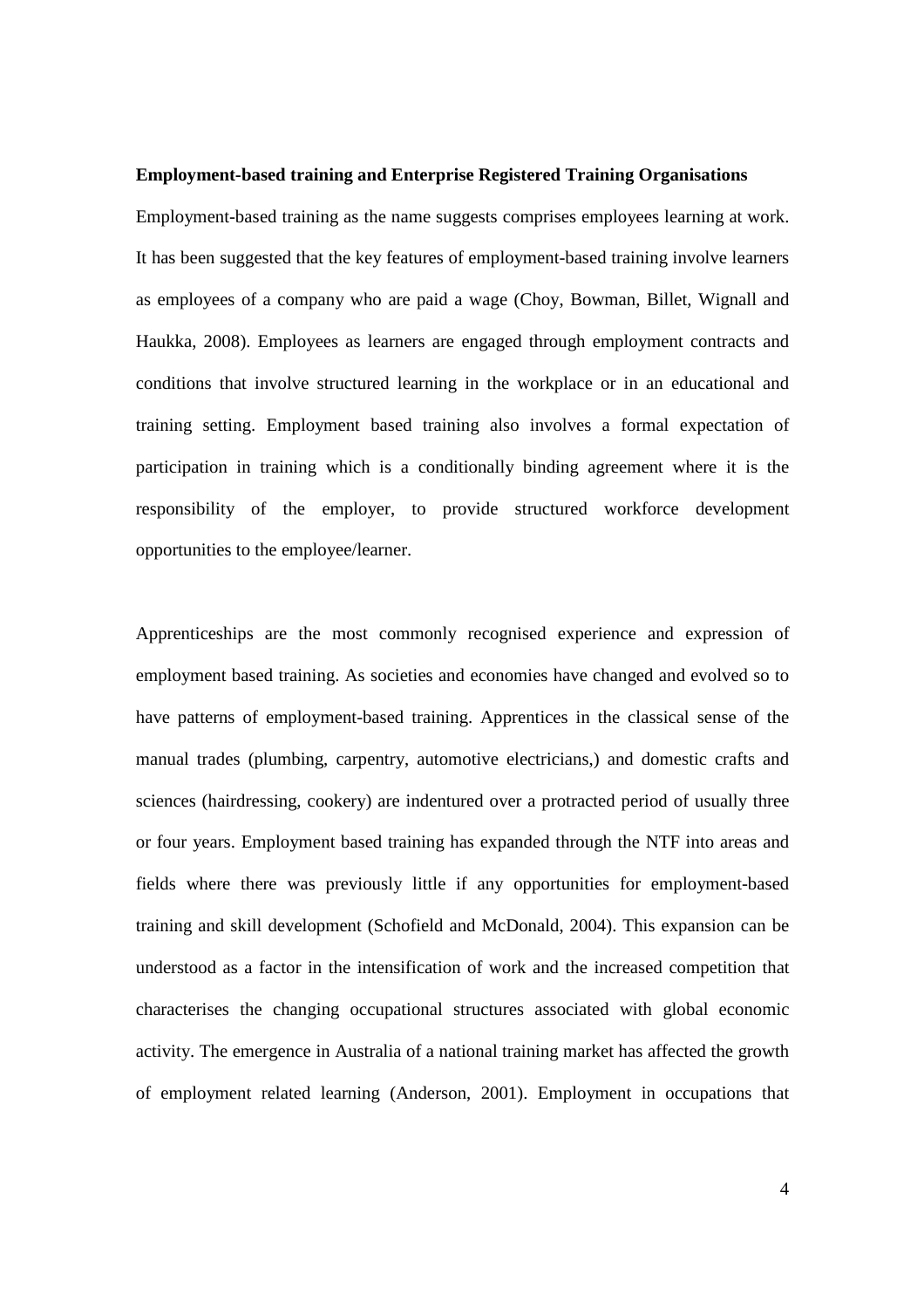historically did not require qualifications, or where skills *per se* were less important than a *willingness* to work will now more than likely require some level of skill development or qualification.

As a consequence of this expansion of employment based training and evidence of the increasing complexity of VET in Australia, Enterprise Registered Training Organisations (ERTOs) have emerged as key players in skills and workforce development. ERTOs are companies and organisations whose main business is not education and training. Education and training is an important workforce development strategy in the human resource development and the management of employees in these enterprises. Subsequently these enterprises take on the regulatory and quality assurance requirements and burdens to become Registered Training Organisations (RTOs) to provide recognised nationally endorsed education and training to their employees. As such after public (TAFE and schools with RTO status) and private providers, enterprise providers are a third force in delivering VET in Australia.

ERTOs operate as workforce development enablers embedded within the business functions of their own enterprise. Some ERTOs receive government subsidies to assist them to develop their staff, but many do not (ERTOA, 2009). Training effort and qualification or competency completion is subsequently not explicitly captured in national VET data collections unless it has been publicly funded. Consequently there is a very substantial under reporting of VET effort in ERTOs and of the total Australian VET (ERTOA, 2009). The main drivers recently identified in recent research undertaken by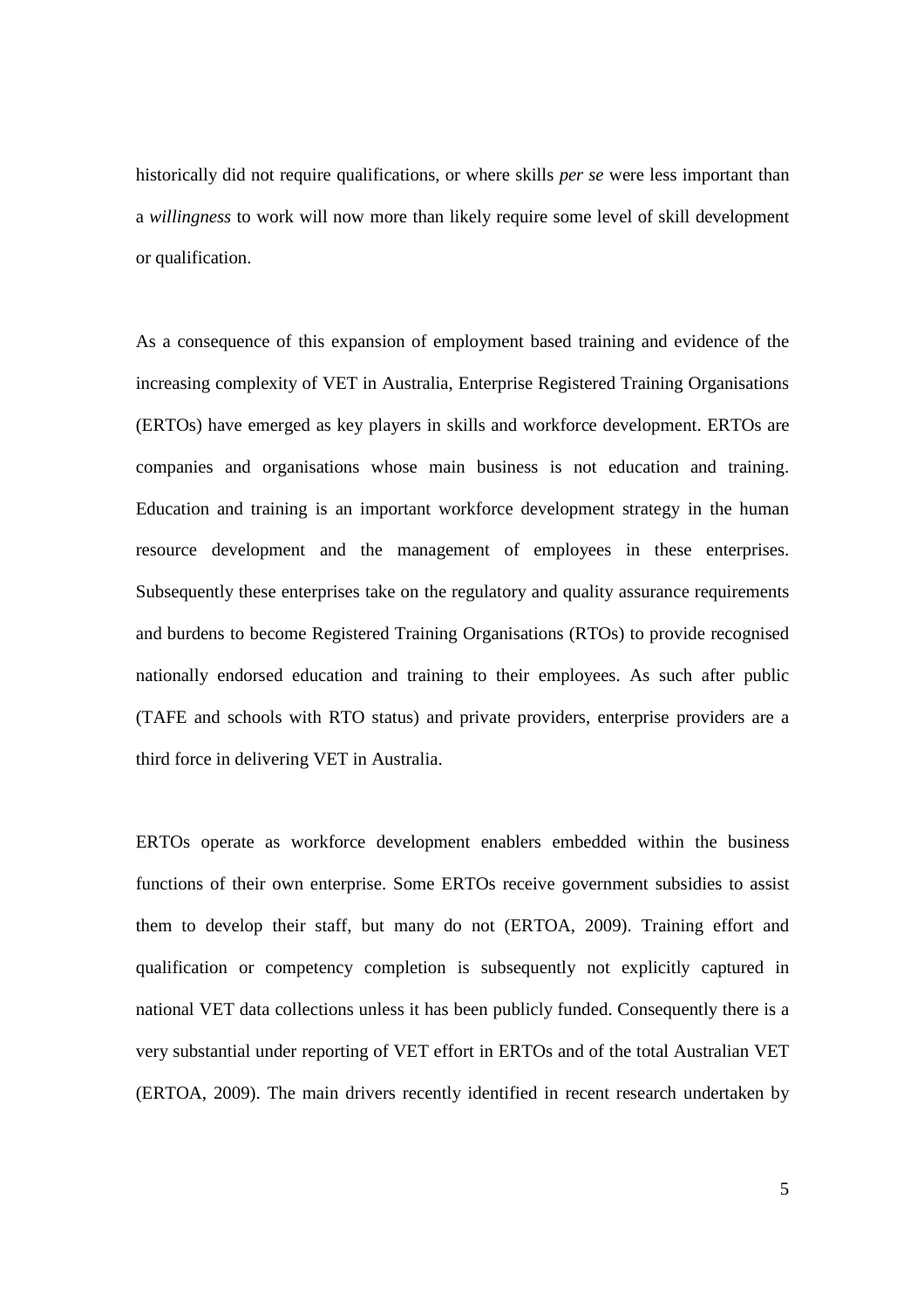the peak body that represents ERTOs found that the two main reasons for pursuing registration as a provider included:

- 1. An internal RTO can better develop and deliver customised training relevant to the specific business needs of our enterprise
- 2. An internal RTO provides greater flexibility and control in the delivery of training and assessment to our employees.

### (ERTOA 2009)

Employment based training as discussed in this paper through the two case studies is contained to employees in the services industries of retail, warehousing and transport and logistics. One of the enterprises discussed in this paper is an ERTO and the other is not. Both case studies outline employment based learning and how it interacts with the NTF. Both enterprises are engaged with the NTF, one only peripherally and the other wholly in terms of all its employment based training activity.

# **Method: Two case studies**

These case studies emerged out of consultations that were being carried out for the purposes of the Service Skills industry skills council's 2010 environmental scan. In the process of those consultations, an important theme emerged about how businesses and enterprises engage with the NTF, including issues relating to the quality of skills provision and their fitness for the purpose of the 'industry'. More often than not, the term 'industry' covers over the differences that exist in industry fields at the enterprise,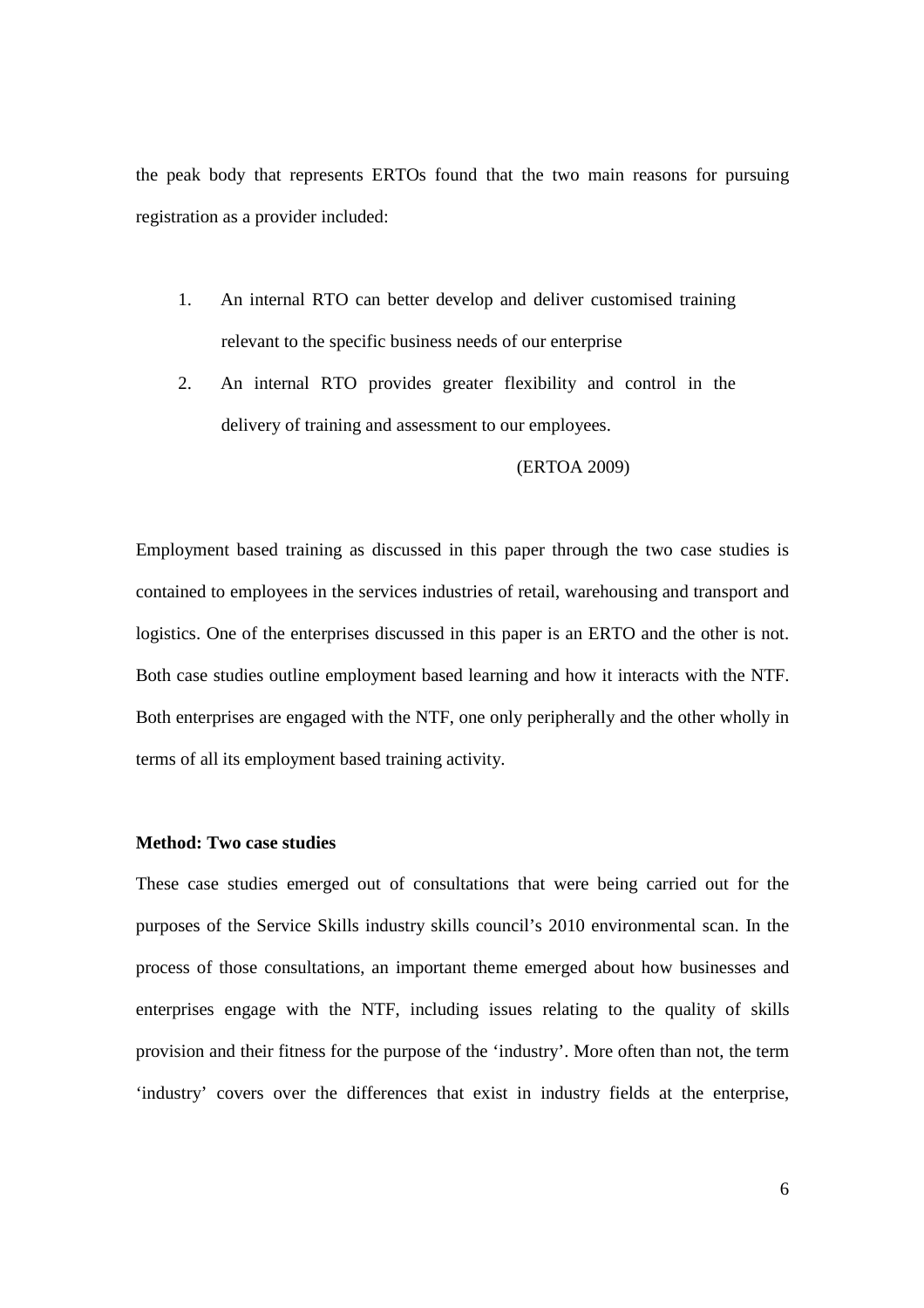company and geographically at the local level and in the business models and stylistic approaches of different players in that industry. "Branding" is the most obvious expression of this difference. In the services industries and in the retail sector, the stylistic approach and business model of the fast food chain McDonald's is well recognised.

As a result of feedback in these broad based industry consultations two national enterprises were identified to illuminate the differences of enterprise engagement with the NTF. The case studies were instigated for the express purpose of developing detailed understandings of how two specific enterprises engage with the NTF by exploring the respective approaches to the training and development of their workforces. The criteria for including these two enterprises as the case studies was that they were both national and operate in the services industries. The two cases presented are both large national retailers. One uses the NTF as a key plank in its workplace training and development approach whilst the other uses its own framework. The issues raised in the case studies reveal much about training and development of the respective enterprises' employees and include important insights into the NTF more generally.

# **Data collection: structured interviews**

The interviews used to generate these case studies were carried out in November 2009, with the national training managers from the two enterprises. The interviews were semi structured interviews and were audio taped and transcribed. The questions that guided the interviews were:

1. How does learning and development occur in your organisation?

7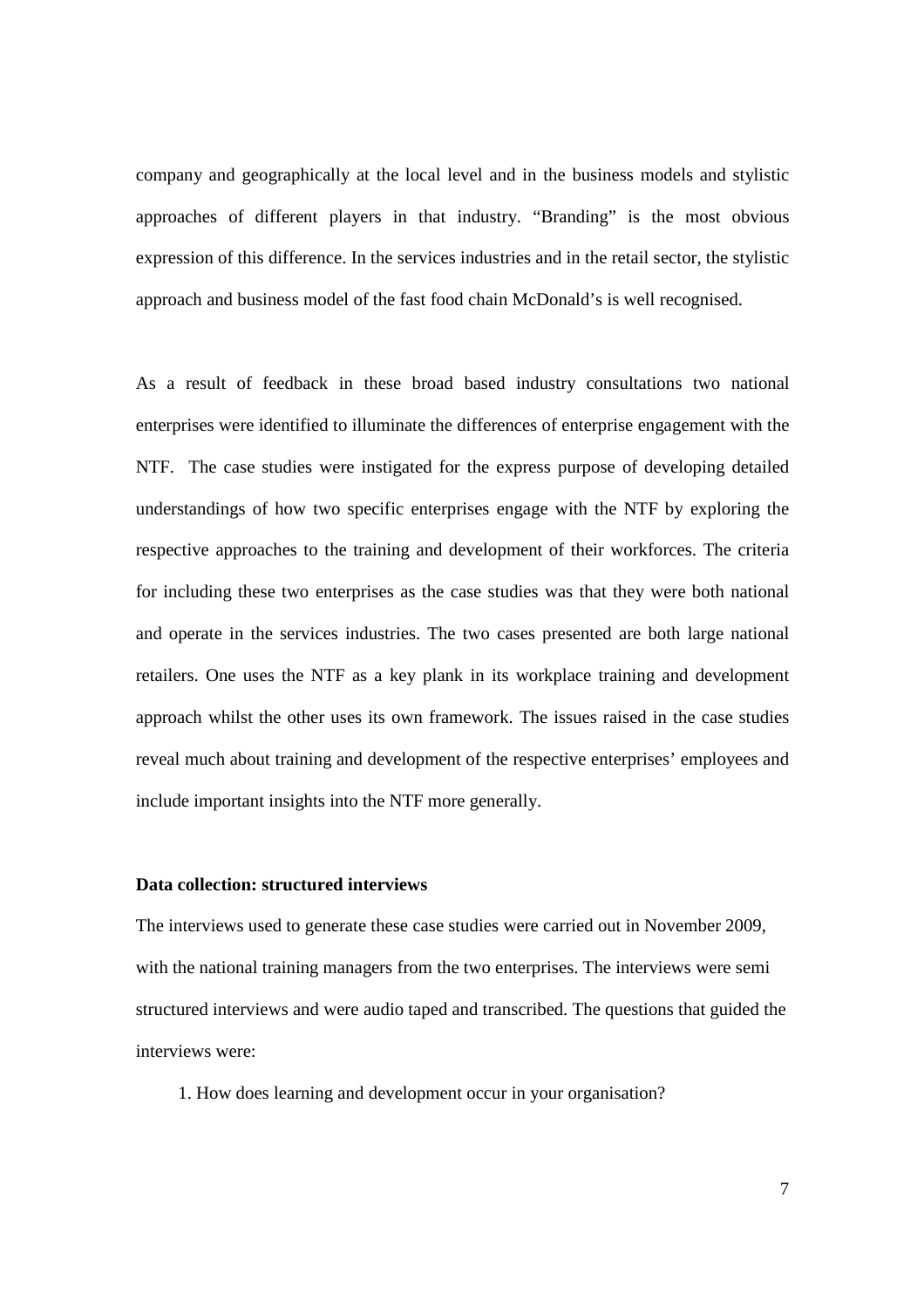2. What informs the learning and development approach?

3. What is included in the learning and development approaches?

4. What are the outcomes?

5. Is the National Training Framework (NTF) used by your organisation? Why/why not?

6. What are the benefits of your organisation's approach to learning and development?

The case studies presented respect the requests of the participants to remain anonymous by de-identifying the enterprises and focusing on presenting their approaches and views on the training and development of their workforces. In the case studies that follow the text placed in quotes is directly sourced from the key informants. The data presented describes the two enterprises approaches to training and development with the view to contributing empirical evidence about how these two enterprises understand and utilise the NTF.

# **Case study 1: Community Pharmacy**

This enterprise has around seventy pharmacy retail outlets and provides education and training to over 1200 pharmacy employees. The enterprise is an RTO and uses the community pharmacy qualifications within the Retail Training Package to organise and shape its workforce training and development.

In this enterprise, learning and development 'occurs at every level of the organisation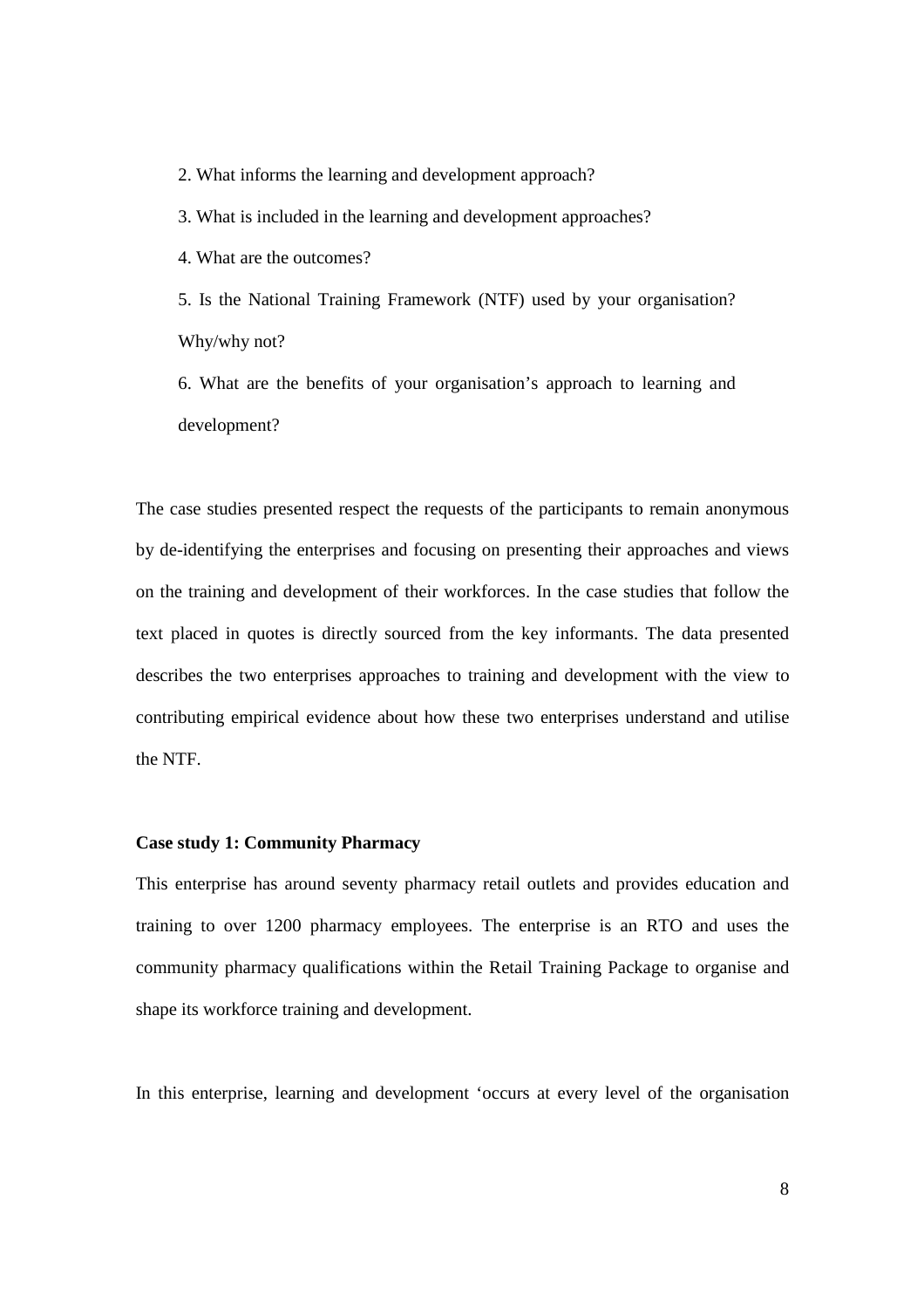both strategically and operationally'. The organisation places great worth in a highly trained and knowledgeable workforce to fulfil the business's strategic and commercial goals. The national training manager explained that the training package is used as a framework, where firstly the job role and positions within the enterprise are analysed to identify the areas of competency and these competencies are then mapped to workplace skills sets, for the purposes of designing training and assessment materials to these workplace skills sets. 'A qualification is only a starting point to building a training program - it is not the end product'. The training manager suggested that the mapping process to workplace skill set, job role and job definitions indicated that the skills required for their enterprise are far beyond what is contained in the training package.

This enterprise engages in employment-based training for its workforce that exceeds the competencies stipulated in the training package. The provision of education and training through induction, exposure to supplier and vendor training in addition to developing skills immediately related to the enterprise's policies, processes and technology are identified as important for this enterprise. This enterprise has its own approach to customer service and invests in ensuring this is a key aspect of the employment training programs. Employment based training from the perspective of this enterprise is intrinsically shaped by supporting employees to learn 'how we do business'. Ownership by the enterprises of the approach and content of the employment based training strategy was identified as imperative by this training manager, with the qualification being of secondary importance and was spoken of as a 'base qualification'.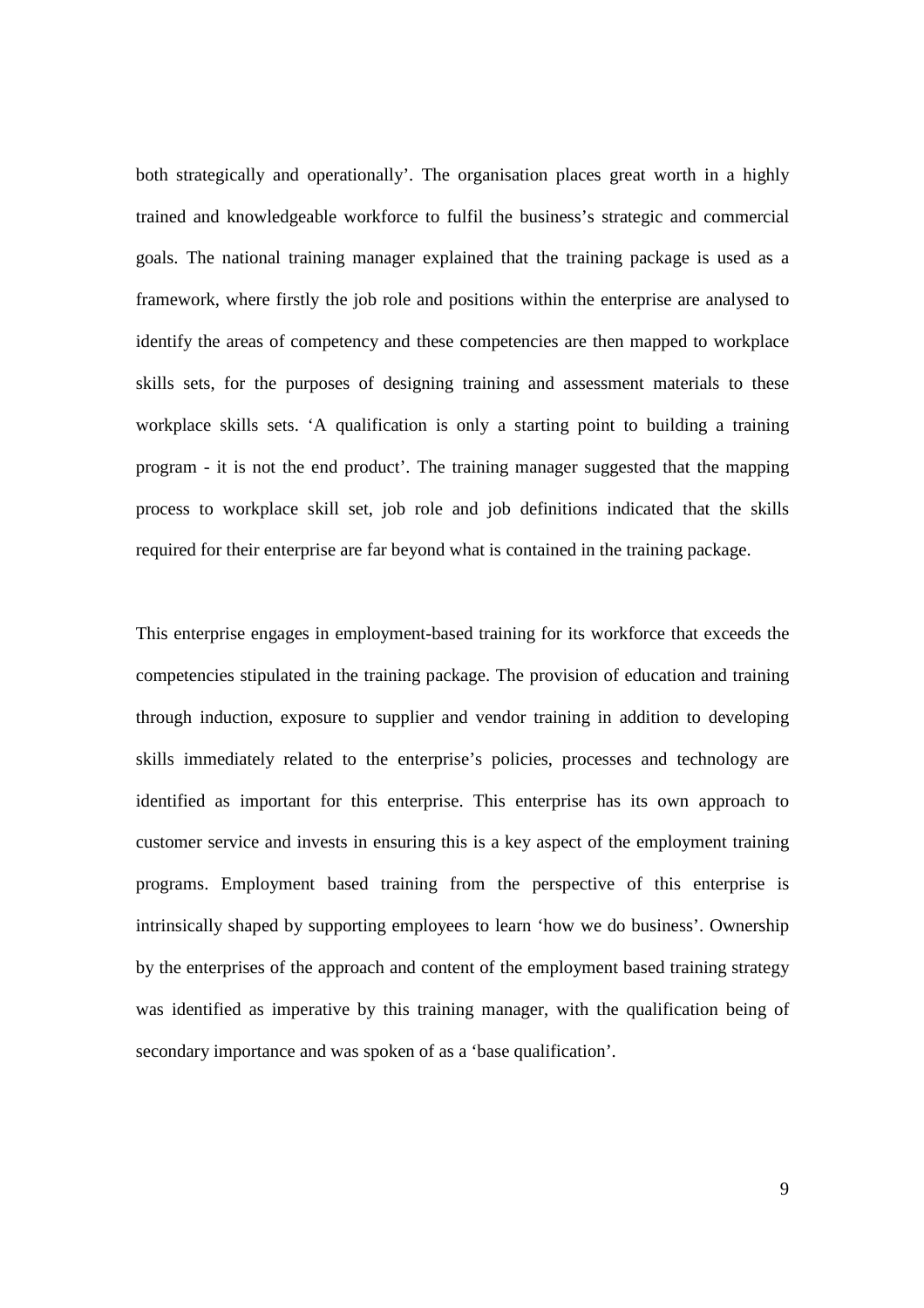New employees to the enterprise who hold a 'base qualification' are required to complete a workplace induction program to welcome them into the enterprise along with having to undertake 'our customer service training program within the first 2 to 3 months of their employment'. This enterprise's approach to employment-based training is wholly embedded in the organisation wherein the managers, supervisors and team leaders are all involved as workplace trainers and assessors. The national training manger reported that,

I have a basic belief that the knowledge bank of the organisation must be stored within its employees, not stored with internal dedicated trainers or worse, external trainers or consultants. My system was to require workplace training as a core competency of every manager particularly store-based managers, assistant managers and supervisors. In this way, the Training Department has trained and developed workplace training and assessment as key competencies within our management teams. Approximately half of our management team personnel are also trained as qualified workplace trainer/assessors - that is, to training units and three assessment units of competency. All workplace trainer/assessors (store managers, assistant managers and supervisors) spend two days per month working for the Training Department principally on a workplace training and assessment (but not in their own store). The trainers and assessors do not assess members of teams they lead but rather members of other teams to ensure fairness in the assessment process.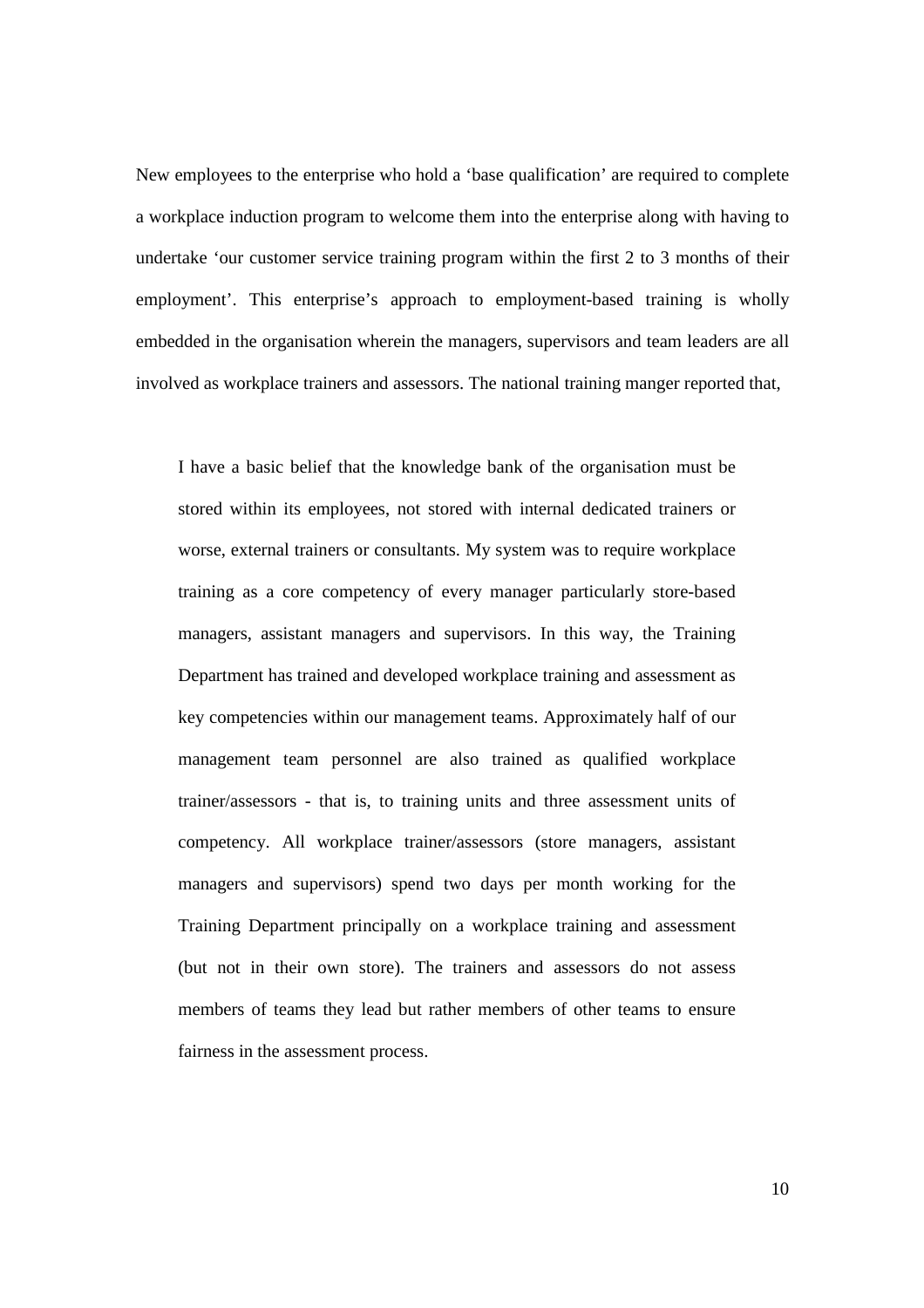Employment based training 'promotes the concept of a learning environment and culture in the workplace'. Peer mentoring is central to a whole of workplace approach to employment-based training. Workplace performance underpins much of the learning and development approaches in this enterprise. Whilst there is employment-based training at the store level focusing on retail the enterprise has developed a leadership and management training program at a diploma level. The retail management program that has been further developed to diploma level then provides a pathway opportunity into a higher education masters degree in retail management. Mapping competencies to workplace performance and developing a workplace skill based training program is undertaken for all training provided within the enterprise.

The training manager commented that 'although the Training Department works hand in glove with all the departments within the organisation it works primarily with retail operations'. It is at this level where employment-based training has economic dividends for the enterprise. The learning and development approach used by this enterprise tracks and measures employee performance against strategic goals and the enterprise's key performance indicators. The training manager explained that, 'All learning and development activities are measured primarily against profit margins, which include increased dollars per basket; increased items per basket'. Sales were identified as the key measure of the effectiveness of the employment based training approach in the enterprise.

The training manager summed up the enterprise approach by claiming that:

providing training within the national training framework motivates and increases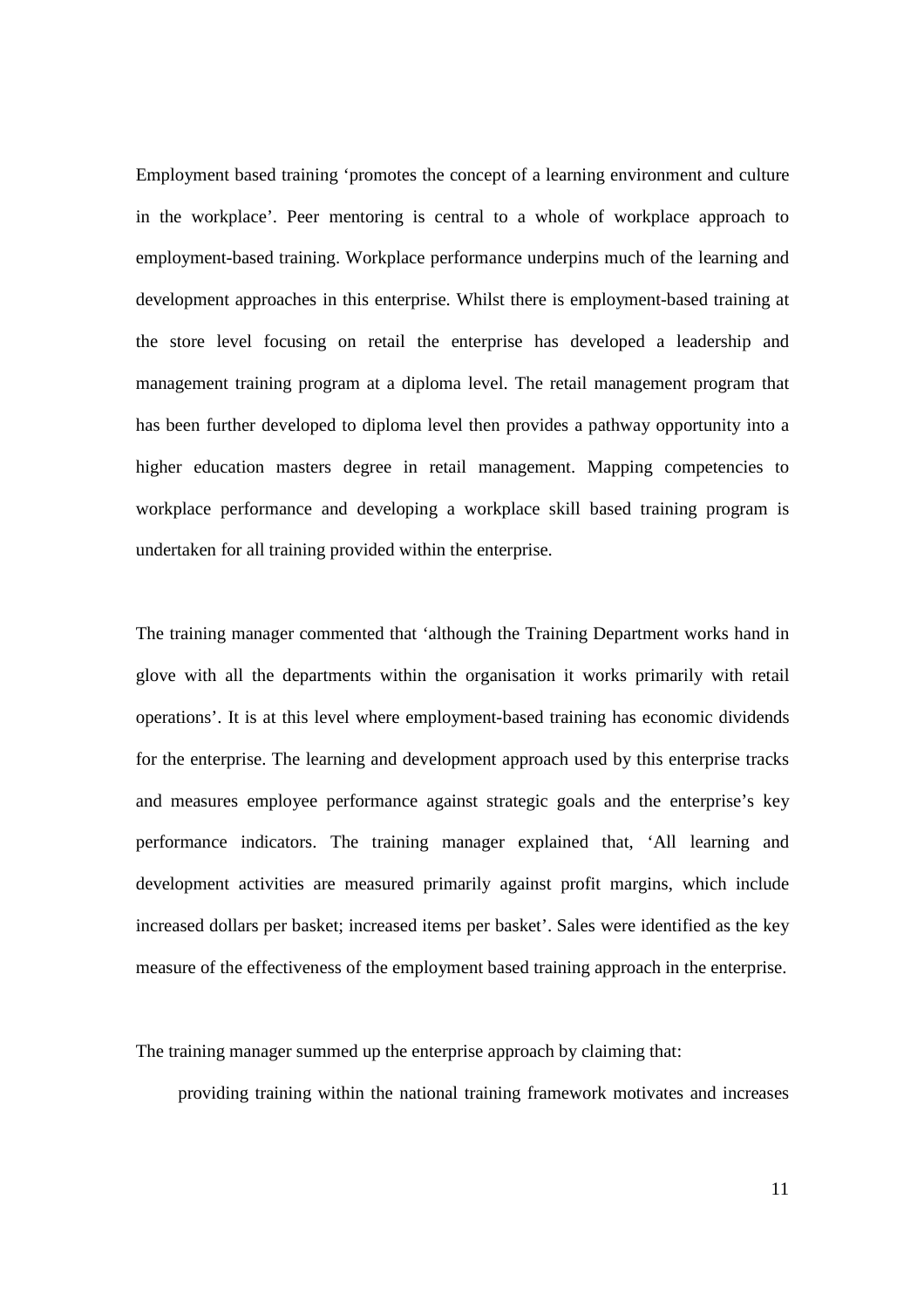the satisfaction levels within our employees. There is a clear link between employee satisfaction levels and increased revenue growth. The other side of this coin is the benefit of being able to claim some funding small though it may be through traineeships. The recent introduction of productivity places funding for existing employees particularly for retail managers has assisted the organisation to be able to conduct our programs for a greater number of managers, hence further benefiting the organisation.

Being an ERTO, enables enterprises to not only train and develop their own workforce but in the views of this enterprise they believe they are able to promote higher standards of learning and staff abilities by directly shaping and influencing the skills agenda.

### **Case study 2: Hardware retail**

This enterprise has over 170 hardware retail outlets in Australia and provides education and training to over 27,000 employees in these outlets. The enterprise is not an RTO. The enterprise has several distribution centres where the Transport and Distribution Training Package provides the basis for contracted out training. In its core business of retail the enterprise uses its own training development strategy to skill and shape its workforce to its own corporate identity.

The enterprise's retail outlets trade about 80 hours a week with a workforce made up of permanent team members (part-time and fulltime), and casuals. The national administration and training manager maintained that the enterprise 'do not employ on the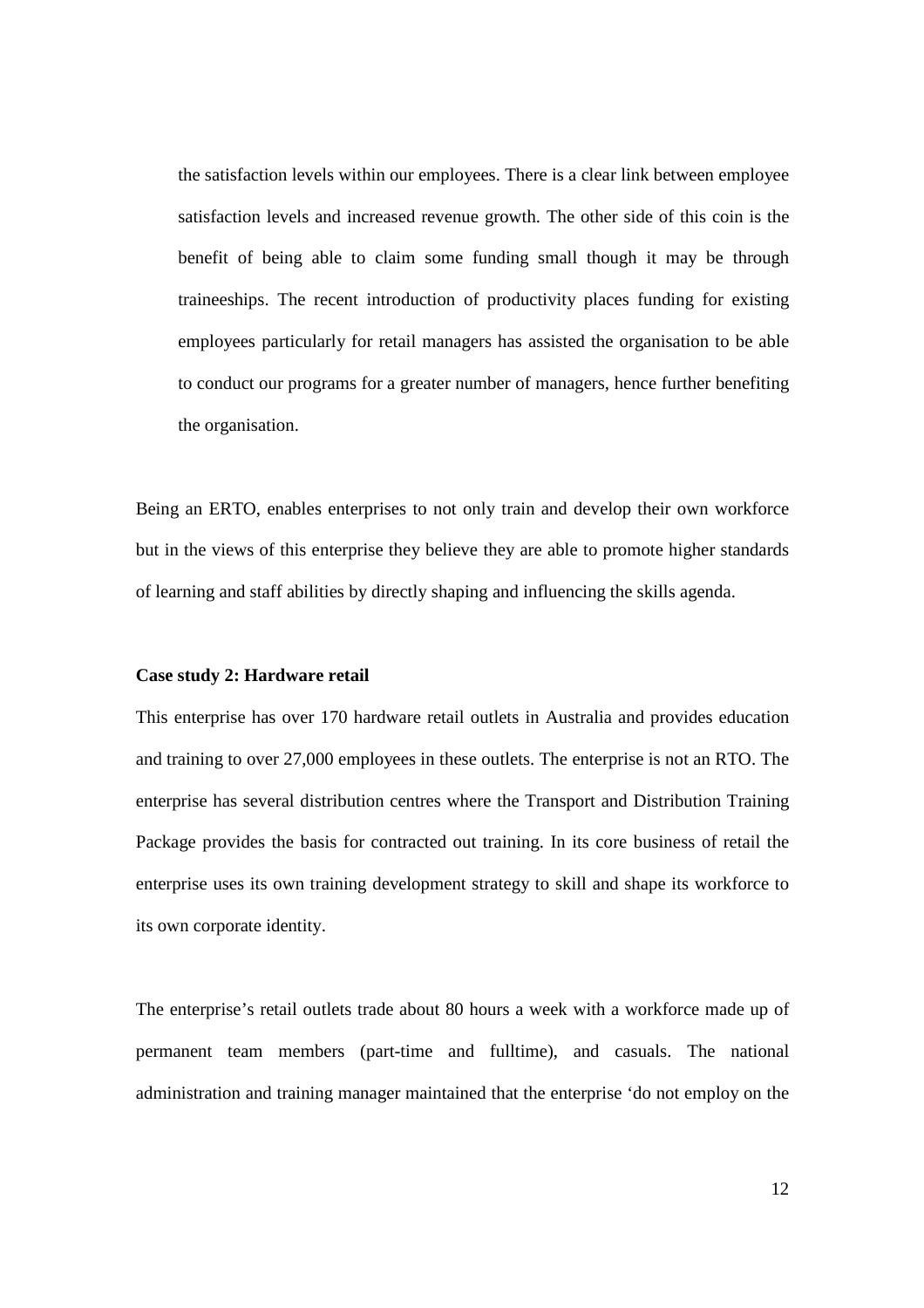basis of a qualification but rather on the basis of 'cultural fit' to attract and retain people who want to do what we do'. This cultural fit involves teamwork and communication capabilities where each retail outlet operates autonomously in hiring and the organisation of the staff team. Group screening is used to select people into the organisation to assess how people react in groups and how they would deal with the general public. The enterprise seeks to build a workforce profile that is diverse in terms of ages, gender and cultural groups.

The enterprise provides an enterprise specific training and development strategy to its team members working in customer service in the retail outlets. There are four aspects to the training program. These stages begin with an induction and progress to an advanced stage.

The training and development model is outlined below:

1. Before you start (Induction)

Online for three hours plus two days facilitated training introducing the unique vision to the locally based retail outlet, the enterprise customer assistance program, presentation and occupational health and safety. Learning to use the Learning Management System (LMS)

2. Getting up to speed (Fundamentals) 3 months

From being a passenger to a contributor

3. The next step (Intermediate) 3-12 months

Developing expertise in several areas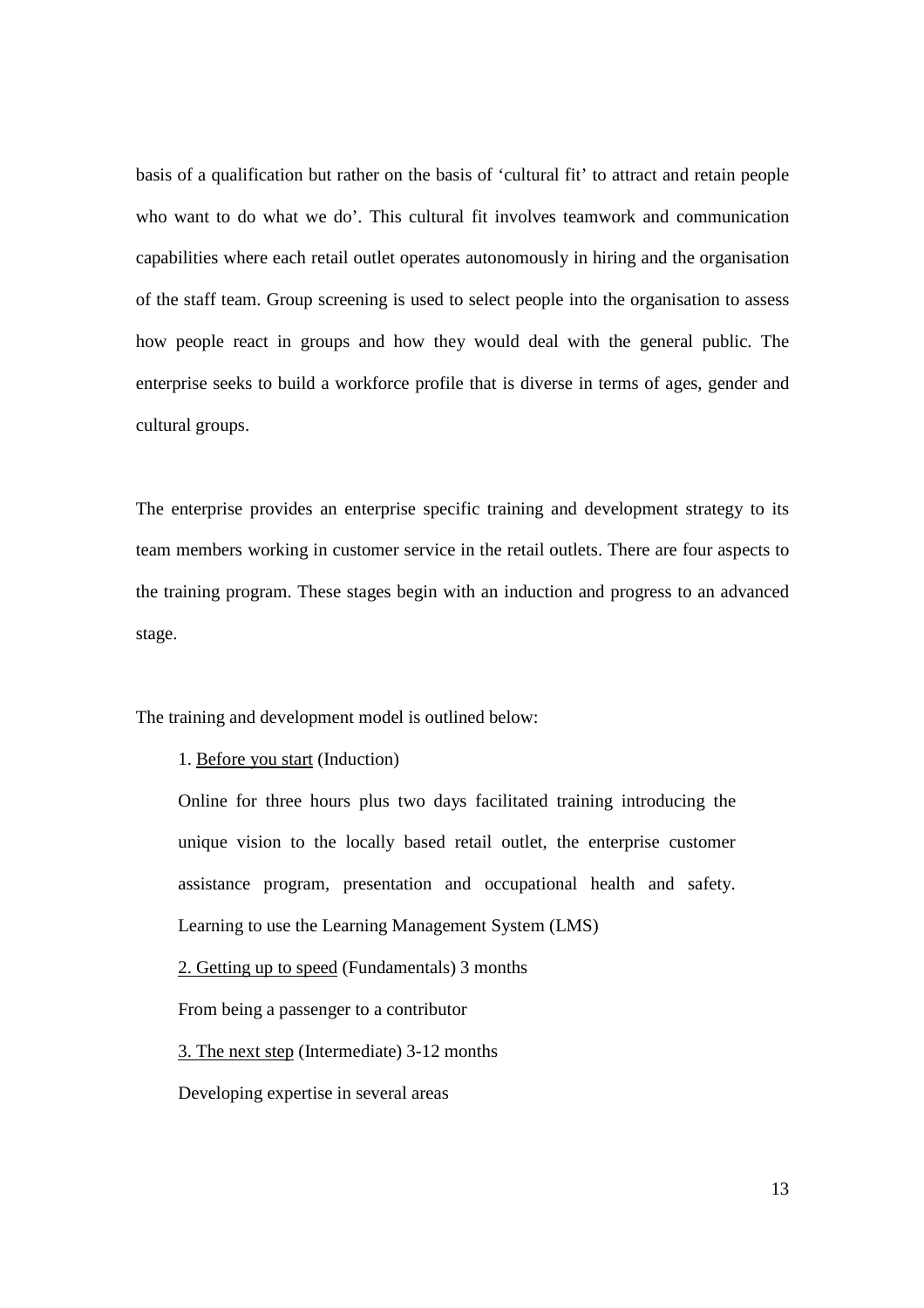### 4. Rounding it all off (Advanced) 12-18 months

Each employee is required to carry out and complete 213 hours dedicated training over eighteen months. Two weeks of their first three months employment in the enterprise is dedicated to training. The enterprise uses online learning with LMS together with facilitated training and 'buddy', peer-to-peer skill development. The training and development strategy is described as a skill builder program where employees move from department to department to build their capacities to address customer needs with informed and authoritative advice. The training and development model at this enterprise is intimately connected with the customer's experience, ensuring that the 'customer's journey through the store is connected with the life cycle of a do it yourself project'. The LMS is organised centrally and available to employees in retail outlets across Australia. Each store rosters a 'training module' that takes an average of thirty minutes online with additional facilitated and buddy peer based module. Every retail outlet has its own instore trainer.

Most of the employees complete the eighteen-month period of training. After completing the training and development program the employee gets a transcript and the employer retains a complete record of each employee's learning history. The employees do not get a qualification at the end of the training. The value of the training and development was evidenced by employees becoming eminently sought after by their employer's competitors. Many employees have gone on to jobs with the enterprise's suppliers as sales representatives. Other employees have been 'poached' by competitors of the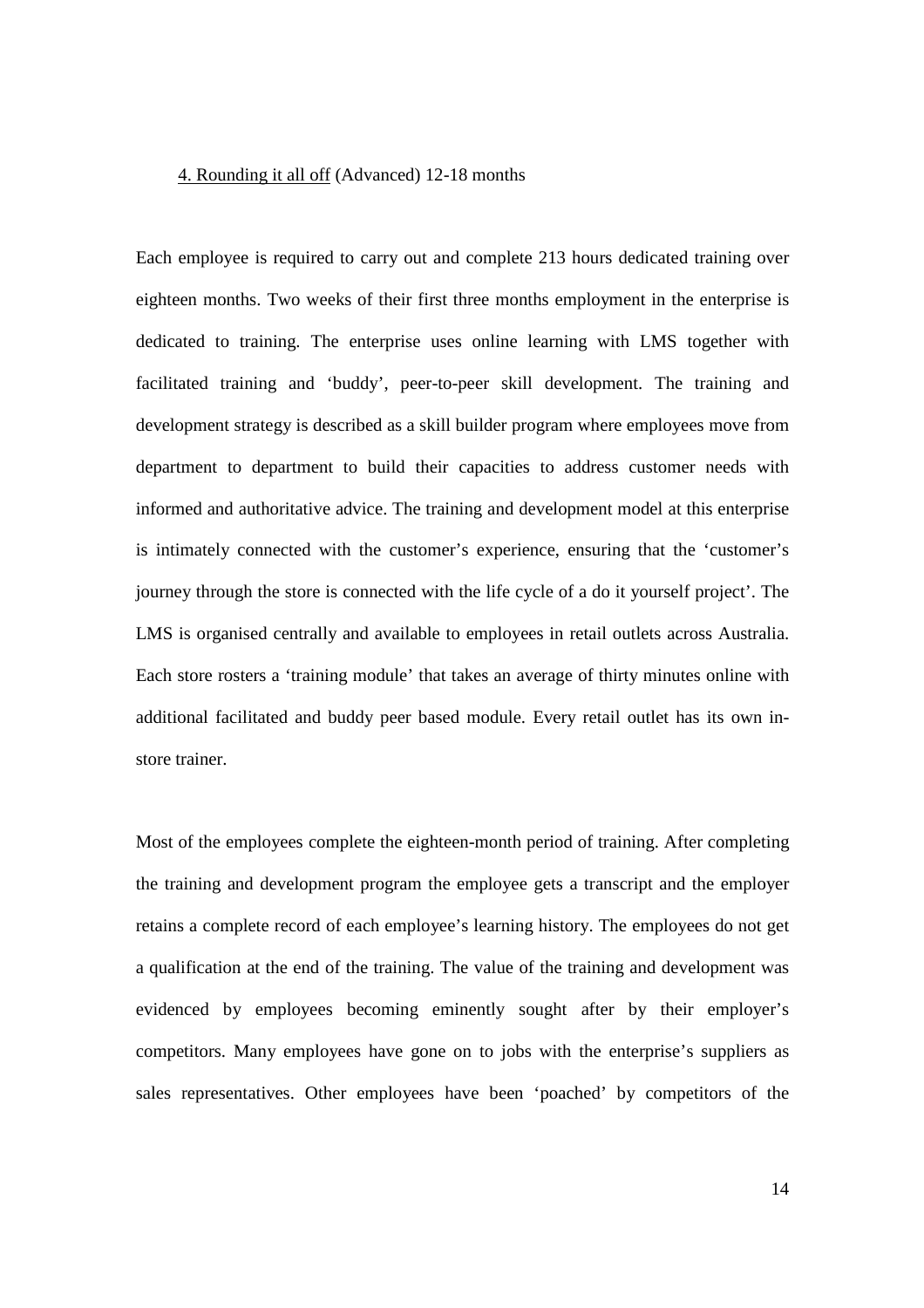enterprise. That the employee does not receive a recognised qualification was not considered an issue as the training manager was sure that employees of this enterprise were highly regarded. Not utilising the NTF was explained in terms of having more control over the staff development and training process. However, in some instances nationally endorsed units have been referred to as a reference when developing their program, particularly those that align to safety and regulatory requirements. The Enterprise RTO Association (ERTOA) suggests that much of the 'job-specific' training provided by enterprises can be mapped to national training packages (ERTOA, 2009).

The enterprise is very community focused and works within those communities through partnerships with schools and agencies to give marginalized people work opportunities. These programs will result in participants achieving a national qualification but will not necessarily achieve employment with the enterprise. The achievement of qualifications is organised by the school and the Local Learning and Employment Network (LLEN). These programs were initiated at the local level of a particular retail outlet in the ethos of 'we live here too'. It is understood as community engagement necessary for the vitality of the enterprise.

This enterprise only formally engages with the NTF through its training and development approach with its workforce based in distribution centres. At the centres there are 57 team members who undertake a logistics qualification provided by an external RTO. The training manager argued that there was no real difference between one distribution centre and another run by other enterprises. Therefore, the need for a tailored learning and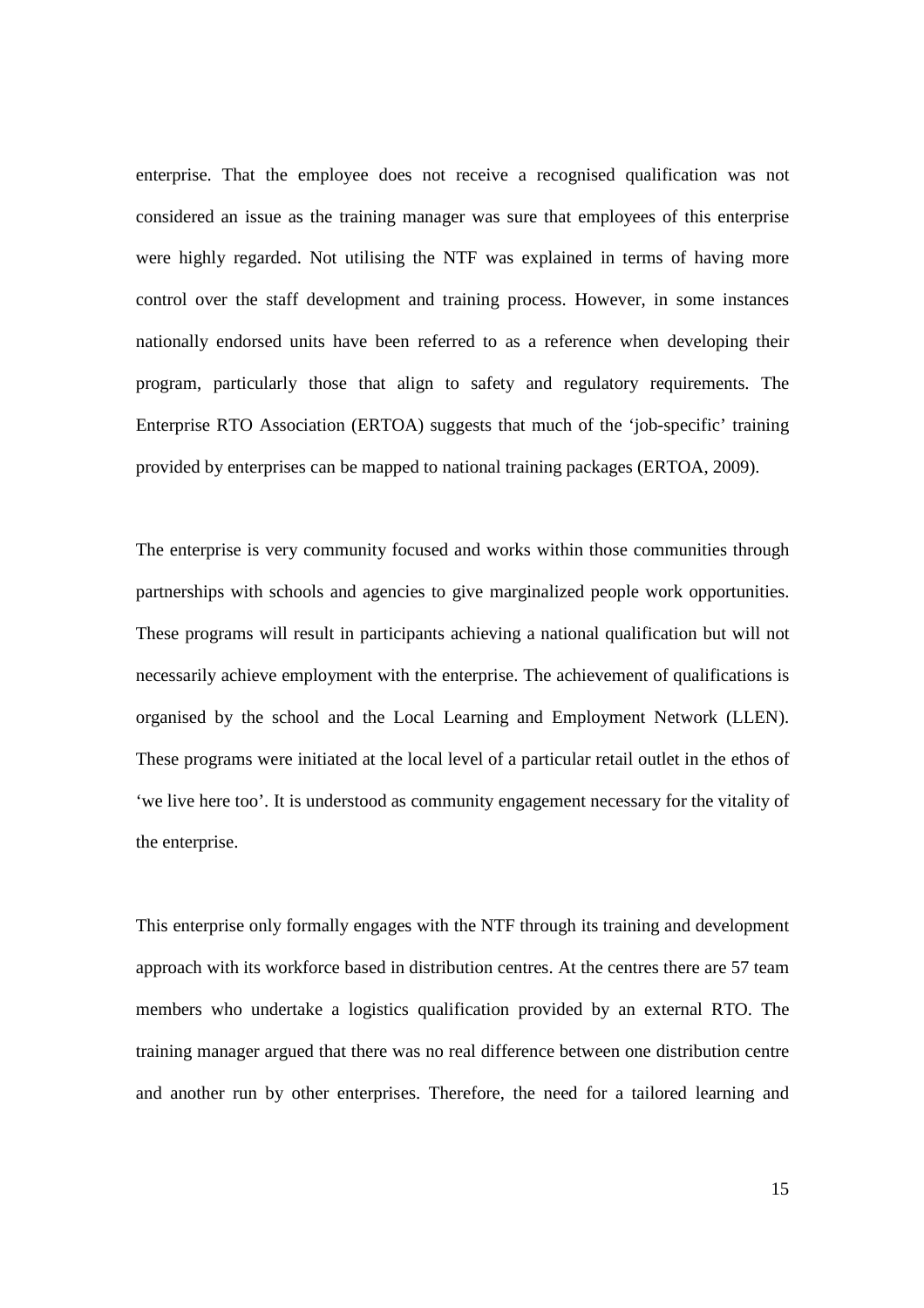development approach was not warranted. It was also felt that given the customer is not directly in contact with the distribution centre there was no real need to invest in developing a learning and development approach shaped and controlled by the enterprise.

To ensure quality and to both protect and strengthen the brand, this enterprise invests in learning and development of its retail outlet workforce that focuses on service, quality, product knowledge and customer experience. The approach is tailored right down to the enterprise and store level because it has such an impact on the enterprise's brand. The training manager said that, 'I want to control what we can do'. This enterprise uses its own instructional designers and content developers to shape its workforce and enhance its brand nationally and regionally.

### **Discussion and conclusions**

From the case studies, it is evident that regardless of whether these enterprises are engaged in the NTF or not, both enterprises demonstrate a strong commitment to the training and development of their workforce and make substantial financial contributions and investments of effort and resources towards this. Both enterprises also deliberately align training programs closely to their strategic business goals to ensure business growth and sustainability. They realise that the success of their business relies on the quality of their staff. These enterprises have training and development approaches that are well constructed regardless of whether they are using the NTF.

In some ways the cases studies reveal a belief that the NTF can be restrictive and both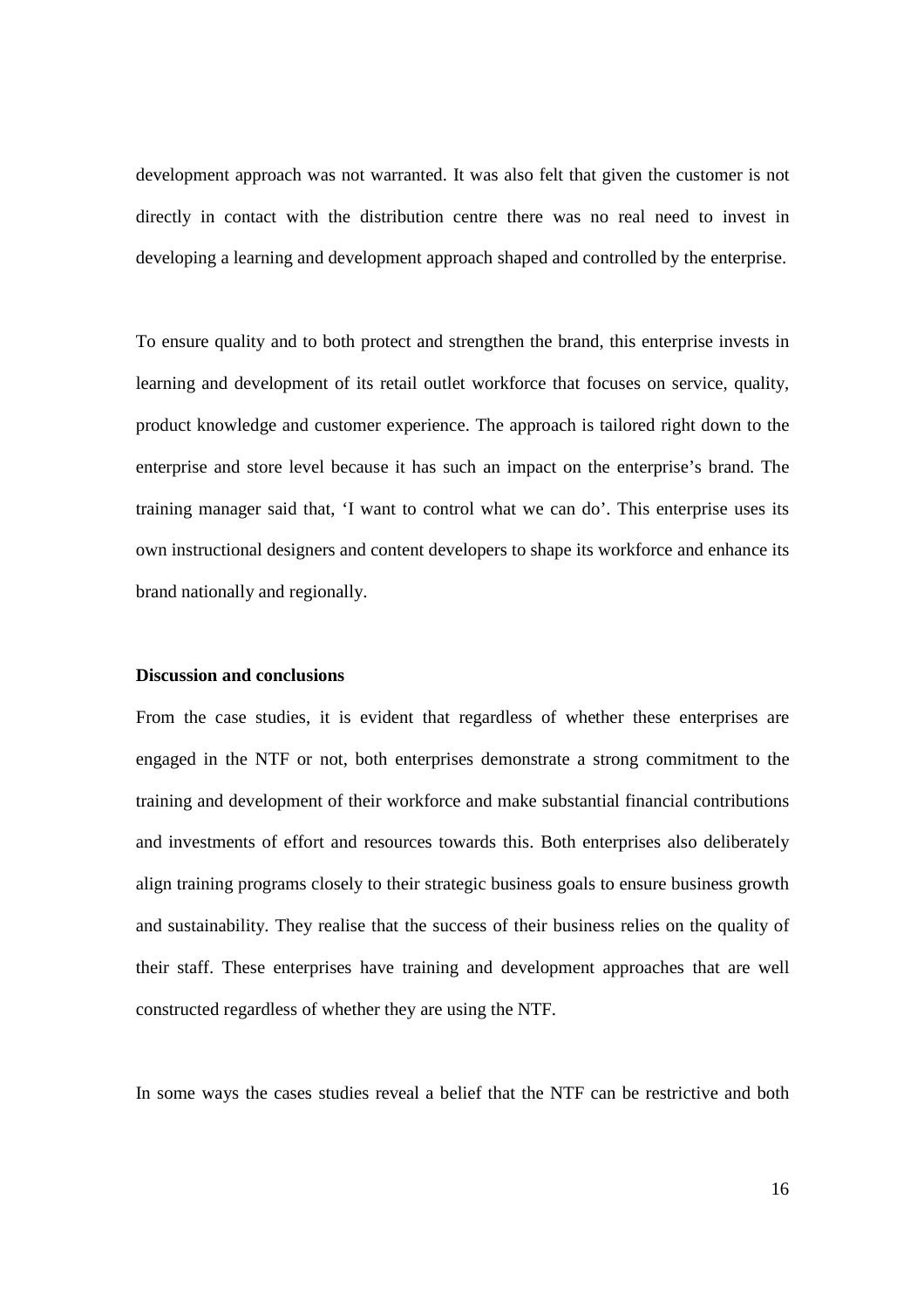training managers expressed a strong desire to control more fully the training and development of their staff to ensure that it aligns closely to their enterprise's goals. Maintaining the integrity of their enterprise's approach and brand is a cornerstone in training and developing their workforces.

It is timely that the Australian VET system is reviewing and reconsidering its systemic approach to meeting the needs of industry and individuals who use the system. The emergence of a workforce development policy (Service Skills Australia: 2009, Skills Australia: 2009) points to a new generation of VET that will have important consequences for learning for work and for employment based training more specifically,

Workforce development involves a major paradigm shift. It refocuses thinking away from an almost exclusive orientation on training to one that encapsulates factors such as organisational development, change management, evidence-based knowledge transfer and skill development. The primary goal of workforce development is to reduce the barriers that limit effective work practices and to provide effective ways of improving workplace flexibility and productivity. (Services Skills Australia, 2009a)

The two case studies presented in this paper describe approaches to workforce development instigated and implemented by two enterprises. The NTF was a secondary consideration to the more primary concern of ensuring the productivity and continued development of workforces that are skilled to deliver on the respective enterprises bottom line.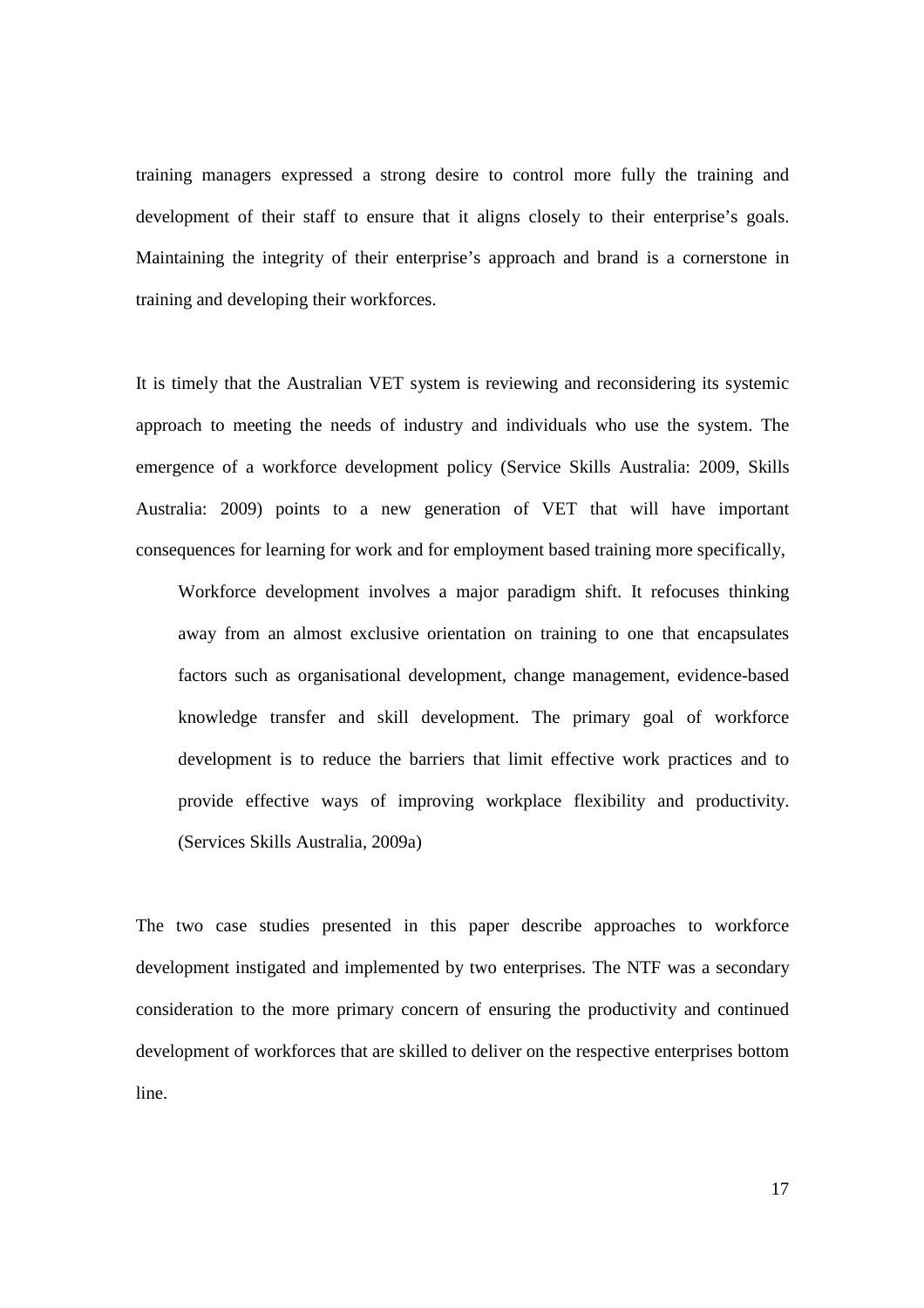Industry maintain that the continuing focus on training package design is often at the expense of a more broad-ranging examination of the educational infrastructure required for vocational training that meets the needs of industry and broader skilling goals (Ratio, 2009). They would argue that most attention at state and national levels is given to the implementation of training packages. These include the funding and resourcing of RTOs, funding of individual units and qualifications and AQTF compliance, that is, interventions which have served to strengthen the regulatory framework without necessarily improving the quality (Service Skills Australia, 2009). Industry frequently sees its standards devalued by delivery and assessment that is not conducted in accordance its requirements, which does not develop graduates to the required level of workplace competence. Industry believes that the deliverability of training packages to meet individual, employee, and enterprise specific needs is often under considered (Ratio, 2009). It could be argued that these factors may have contributed to some enterprises moving away from or not fully participating in the national training system. This does not mean that training is not occurring outside the VET sector but rather that often skill levels may be being underestimated within the Australian workforce.

The concept of workforce development requires government policy commitment and industry action to increase productivity and ensure national and international competitiveness through collaborative arrangements for skills provision. The VET system in moving toward a cohesive workforce development model needs to become more responsive to changing industry and enterprise needs (Smith, Grace, Brennan Kemmis,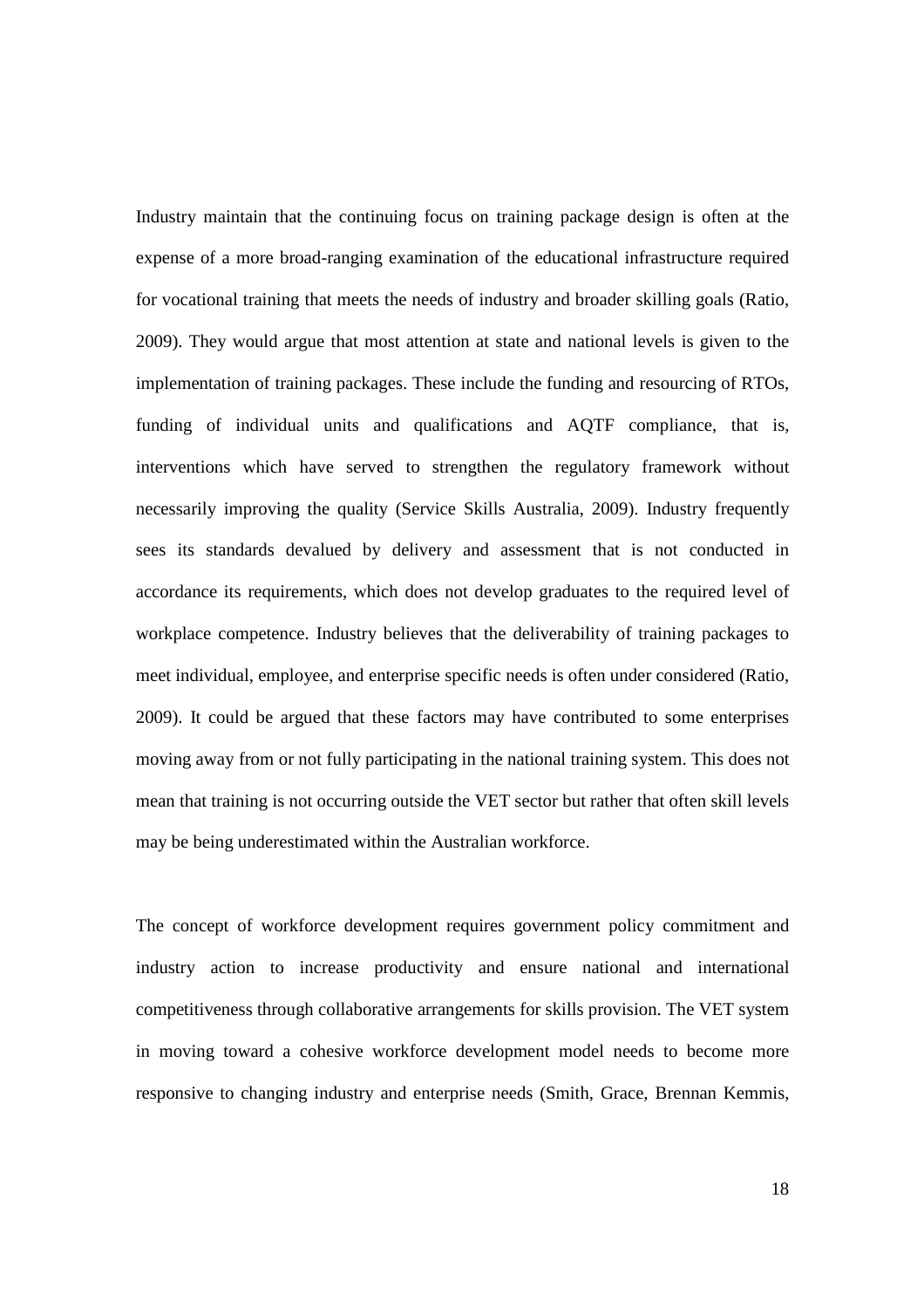Payne, 2009). To become more committed to workforce development requires increasing Australian workforce participation, particularly for the low skilled and unemployed. This will require investments in employment based learning opportunities that are meaningful and valued (Service Skills Australia, 2009).

### **Acknowledgements**

*The authors would like to acknowledge the two national training managers who freely gave up their valuable time to contribute to this paper.* 

### **References**

Australian Chamber of Commerce and Industry and Business Council of Australia (2002), Employability skills for the future, Department of Education, Science and Training, Canberra.

Australian Industry Group (2005). Contemporary apprenticeships for the twenty first century, July 2005, Australian Industry Group.

Anderson, D (2001). 'Training markets' in C Selby Smith, F Ferrier, D Anderson, G Burke, S Hopkins, M Long, L Maglen, J Malley, P McKenzie and C Shah, eds., The Economics of Vocational Education and Training in Australia: CEET's Stocktake. National Centre for Vocational Education Research, Adelaide.p.112-120.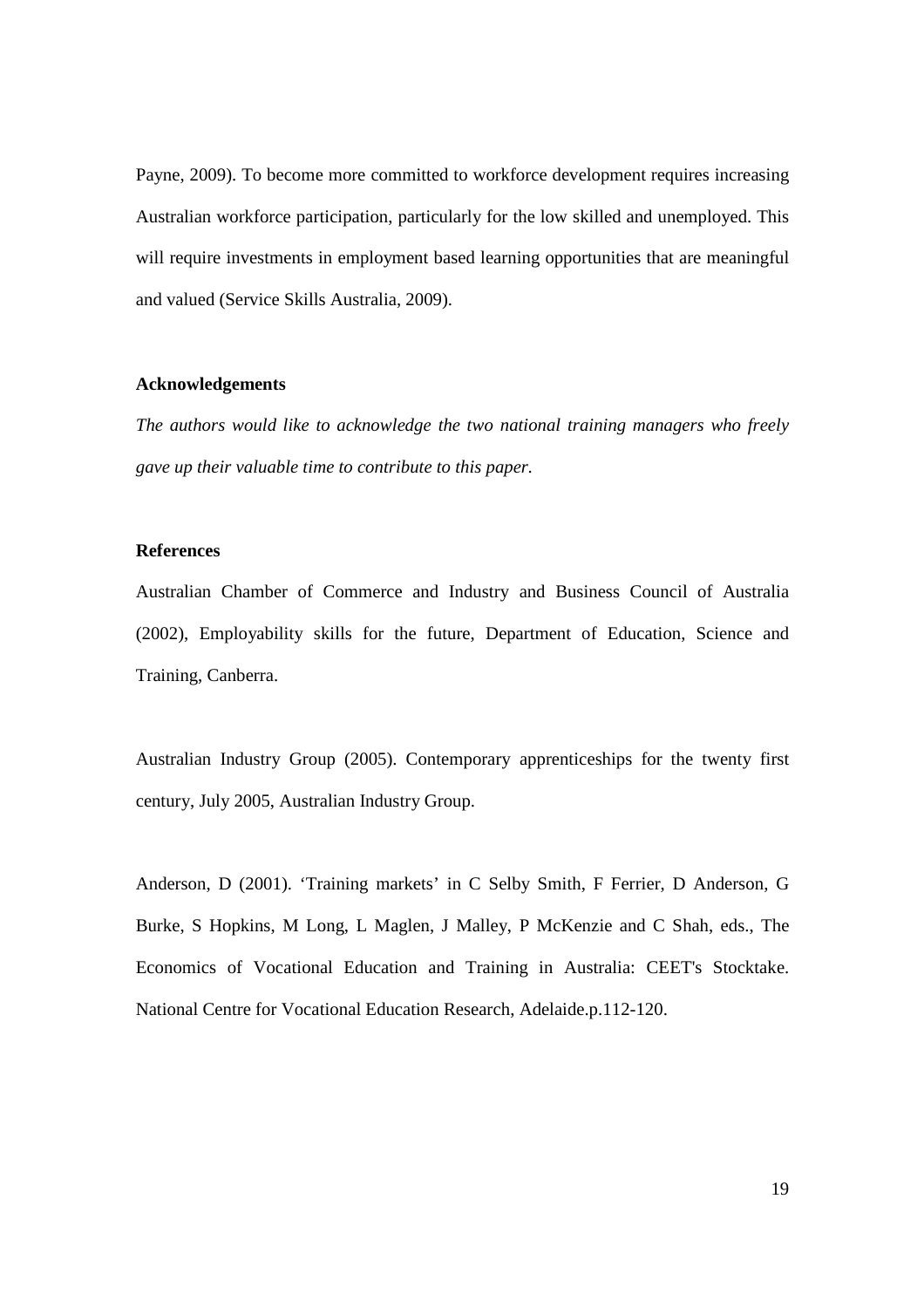Choy, S, Bowman, K. Billet, S, Wignall, L, Haukka, S. (2008). Effective models of employment based training, National Centre for Vocational Education Research, Adelaide.

Enterprise Registered Training Organisation Association (2009). Profiling the Enterprise Registered Training Organisation, Enterprise Registered Training Organisation Association, Canberra, http://www.ertoa.org.au/.

Ratio (2009). The New Deal: ISC Role in Quality Training and Assessment, Service Skills Australia.

Schofield, K, McDonald, R (2004). Moving on ...Report of the high level review of training packages, Australian National Training Authority, Queensland.

Service Skills Australia (2009). Service Skills Environmental Scan.

Smith, E, Comyn P (2003). The development of Employability Skills in novice workers, National Centre for Vocational Education Research, Adelaide.

Smith, E, Grace, L, Brennan Kemmis R, Payne, W (2009). The New Deal: Workforce Development for the Service Industries VET Practitioners, Service Skills Australia.